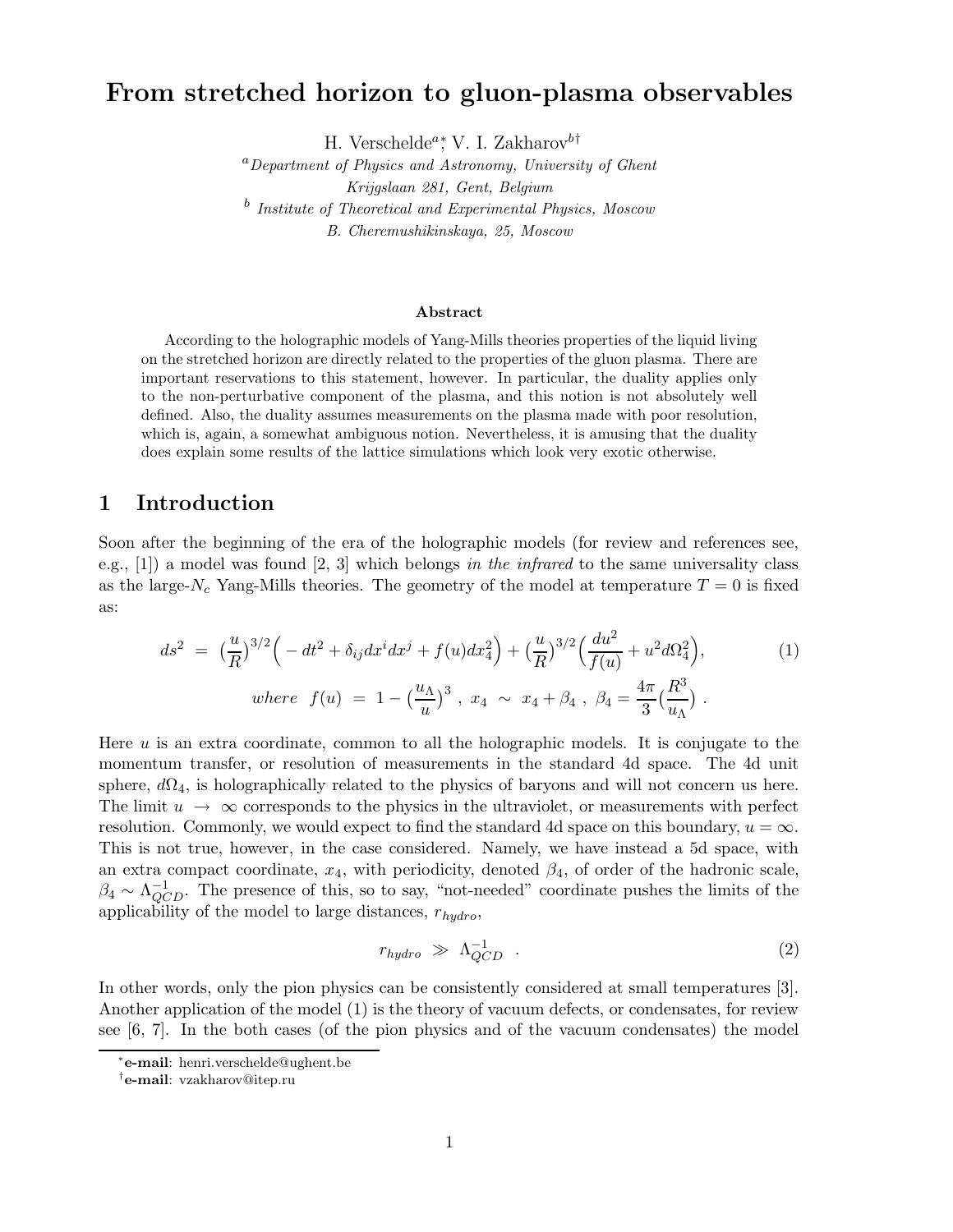turns to be a success. Also, due to the presence of the horizon at  $u = u<sub>\Lambda</sub>$  the model incorporates the confinement.

There is one more crucial ingredient in the construction discussed. Namely, the compact  $x_4$ -direction is related to the topological charge of the Yang-Mills fields in the Euclidean space:

$$
Q_{top} = \frac{g^2}{16\pi^2} \int d^4x (G^a_{\mu\nu} \tilde{G}^a_{\mu\nu}) \quad , \tag{3}
$$

where  $G_{\mu\nu}^a$  is the field-strength tensor of the gluon field. Wrapping  $n_{x_4}$  times around the  $x_4$ -circle implies a non-trivial topological charge associated with the defect,

$$
Q_{top} = \pm n_{x_4} ,
$$

where the sign depends on the direction of the wrapping.

At the temperatures above the deconfinement phase transition,  $T > T_c$ , going to the limit (2) becomes the hydrodynamic limit. This is the main focus of the present notes. Note that the geometry (1) is to be modifies at high temperatures. First, usually one is considering the Euclidean version of the model, with the compact time direction  $\tau$ :

$$
\tau \sim \tau + \frac{1}{T} \,. \tag{4}
$$

Moreover–and this point turns to be crucial–the position of the horizon is no longer fixed at  $u_h = u_\Lambda$  but is rather related to the inverse temperature,  $u_h \sim 1/T$ . In the geometric language, the deconfinement phase transition happens at the point  $\beta_4 = 1/T$  [4] and is in fact the Hawking-Page transition [5] of general relativity.

After these preliminary remarks we are in position to specify the problems considered in the present notes. The limitation (2) implies that we are to consider rather the infrared physics of large distances. Moreover we have to impose the condition of poor resolution as well. These two requirements are not necessarily the same. For example, to evaluate, say, viscosity in holographic models one studies graviton exchange, through the extra dimensions, between two points,  $(x, y)$ on the boundary  $u = \infty$ . Then the condition (2) can be readily satisfied. However, to apply the model (1) one should ensure also poor resolution of the points  $(x, y)$ , i.e.,  $\Delta x$ ,  $\Delta y \sim \Lambda_{QCD}^{-1}$ . On the dual side, poor resolution implies going closer to the horizon,  $u \sim u_h$ . In the language of the black-hole physics this means going to the stretched horizon, for review and references see [12, 8]. Moreover, the properties of the liquid living on the stretched horizon can be found in all the generality, for the large black holes working with the Rindler space [9]. Thus, we will try to compare the properties of the liquid living on the stretched horizon with the results of the lattice simulations of the gluon plasma in the far infrared.

# 2 Exotic liquid living on the stretched horizon

It is known since long, see, e.g., [10, 11, 12], that the results of experimentation with black holes can be described by a distant observer in terms of a fictitious liquid living on the stretched horizon, that is a surface positioned at a certain (small) distance from the actual black-hole horizon. Formally, the stretched horizon is defined through the boundary condition that the general-relativity equations hold in the bulk, outside the horizon [11] The boundary action  $S_{boundary}$  is fixed by this condition. Moreover, one can show that this action corresponds to a liquid described by the non-relativistic Navier-Stokes equations, for a recent derivation and further references see [9].

In Ref. [9] a similar program was realized in the simpler case of the Rindler space. Note that the near-the-horizon region of a large black holes can be approximated by the Rindler space (see, e.g., [12]) and therefore the results apply in case of the stretched horizon as well. A remarkable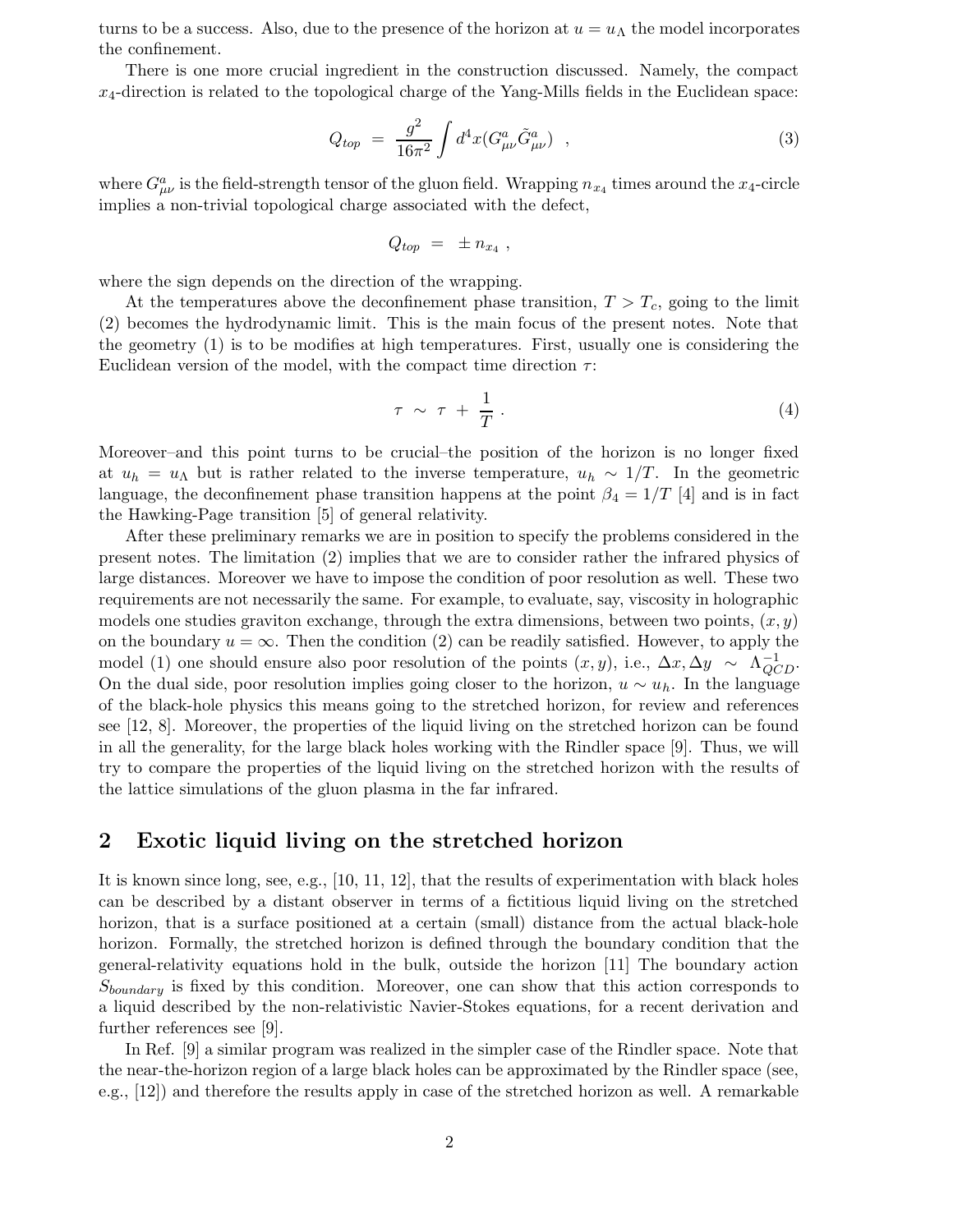observation made in Ref. [9] is that the non-relativistic series relevant to the Navier-Stokes equation and its generalizations in the dissipation-less approximation can be summed up to a relativistically invariant action. This helps us to compare the results with the brane picture of the holographic models.

The action associated with a d-dimensional hypersurface in the  $(d+1)$  dimensional Rindler space takes the form [9]:

$$
S_{liquid} = T \int d^d x \sqrt{-\gamma} \,, \tag{5}
$$

where  $T$  is a constant ((generalized tension) and action refers to the following metric tensor  $\gamma_{ab}$   $(a, b = 0, 1, ..., (d-1))$ 

$$
\gamma_{ab} dx^a dx^b \equiv -r_c d\tau^2 + dx_i dx^i , \qquad (6)
$$

where  $r_c$  is a constant. The relation to the liquid is provided by the identification of the normalized gradient of the scalar field  $\varphi$  with the four-velocity of an ideal liquid  $u_a$ :

$$
u_a \equiv \partial_a \varphi / \sqrt{X} \ , \quad X \equiv -(\partial \varphi)^2 \equiv (\partial_0 \varphi)^2 - (\partial_i \varphi)^2 \ . \tag{7}
$$

Finally, the equilibrium solution is given by:

$$
\varphi_{equilibrium} = t . \tag{8}
$$

Hydrodynamics of the ideal liquid arises as an expansion in derivatives from the field  $\varphi$  around the equilibrium.

Note that by tending  $r_c \to 0$  we get the space reduced from  $(d+1)$  to d dimensions, as it should be at the actual horizon of a black hole. A small  $r_c$  correspond to a stretched horizon. In the Rindler case the analytic form  $(5)$  can be found at any  $r_c$ . The results approximate the black hole physics only for a small ratio  $r_c/r_g$  where  $r_g$  is the Schwarzschild radius of the black hole.

In the limit  $r_c \to 0$  some quantities become singular, as it should be at the horizon. In particular, for the equilibrium energy-momentum tensor one readily finds:

$$
\left(T_{ab}\right)_{equilibrium} - (0, p., p)\,, \quad p = 1/\sqrt{r_c} \,, \tag{9}
$$

and the pressure p is singular in the limit  $r_c \to 0$  while the energy density  $\epsilon$  is vanishing,  $\epsilon = 0$ . Note that such a behaviour of the equilibrium energy-momentum tensor for the liquid on the horizon is well known in the membrane paradigm [10].

We will come back to discuss further properties of the exotic liquid (5) later, while proceeding now to compare the action  $(5)$  with the holographic model  $(1)$ .

# 3 On the sign of the brane action in holography

Although the energy-momentum tensor (9) looks exotic and it is indeed exotic from the point of view of the  $(d+1)$ -dimensional theory, its interpretation within the reduced, d-dimensional theory is very straightforward. Indeed, the d-dimensional space incorporated spatial, or Euclidean coordinates alone. Then, if there exists a d-dimensional uniform brane, the energy-momentum tensor is proportional to:

$$
\langle T_{ab} \rangle_{d-brane} = (const)\delta_{ab} , a, b = 1, 2, ..., d \langle 10 \rangle
$$

where we use only the symmetry considerations. Thus, the Eq.  $(9)$  corresponds to a ddimensional brane living in  $(d+1)$  dimensional space.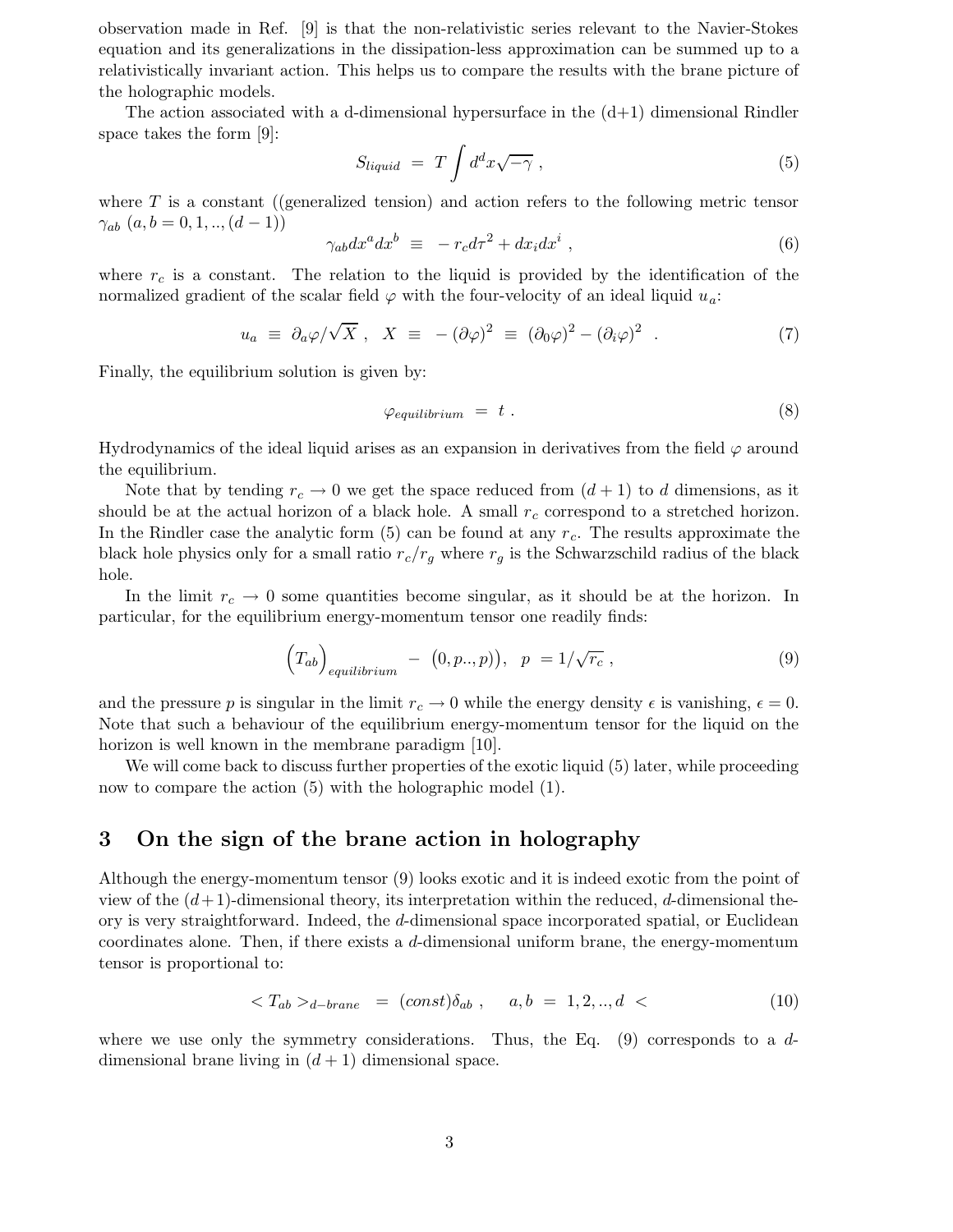What is unusual, however, is the sign of the action $(5)$ . To make the point obvious let us use Euclidean time-space, that is change  $\tau$  in (6) into  $i\tau$ ,  $\tau \to i\tau$ . Then the time coordinate become periodic. The crucial point is that the Euclidean action corresponding to (5) is negative:

$$
S_{liquid}^{Euclidean} \sim -T\sqrt{r_c} \int d^d x \quad , \tag{11}
$$

where  $r_c$  is assumed to be small. The negative sign seems to be in contradiction with the general principles.

Turn now to the geometry (1), or more precisely to the geometry in the coordinates  $(t, x_i, x_4)$ near the horizon  $u = u<sub>A</sub>$ . Mofreover, go the Euclidean time,  $t \to it$ . Then we have a cigar-shape geometry in these coordinates since the radius of the periodic  $x_4$ -coordinate vanishes at the horizon:

$$
R_{x_4}(u=u_\Lambda) = 0.
$$
\n
$$
(12)
$$

Thus, our four-dimensional space-time (Euclidean version) can be considered in the infrared as a brane imbedded into a 5d space with a small radius of the fifth coordinate. From the holographic point of view, the action of the brane is associated with the non-perturbative fluctuations of the Yang-Mills fields. Moreover, the vanishing radius (12) signals that the action of the defects with non-trivial topological charge vanishes in the infrared [13]. This phenomenon is well known of course within the QCD phenomenology and loosely can be described as condensation of the (anti)instantons. Quantitatively, the effect is described in terms of the so called gluon condensate, or the vacuum expectations value  $\langle (G_{\mu\nu}^a)^2 \rangle_{non-pert}$ . The crucial point is then that  $\langle (G_{\mu\nu}^a)^2 \rangle_{non-pert}$  is negatiive. The physics is that non-perturbative fluctuations lower the energy of the vacuum. Somewhat more formally, one can argue [14] that the bag constant B is proportional to

$$
B - \sim - \langle (G_{\mu\nu}^a)^2 \rangle_{non-pert} . \tag{13}
$$

To summarize, the sign of the Euclidean action (11) is just the one which is expected on the basis of the duality with the non-perturbative Yang-Mills theory.

Consider now the confinement phase,  $T > T_c$  the cigar-shape geometry is in coordinates  $(u, \tau)$  where  $\tau$  is now the Euclidean time:

$$
R_{\tau}(u=u_h) = 0. \qquad (14)
$$

This means that the action (5) in infrared refers now to 3d branes embedded into the Euclidean 4d space. As is explained in detail in Refs. [7, 15] this prediction of the holography is fully consistent with the lattice data. The negative sign of the action associated with the nonperturbative branes is again confirmed by the data.

#### 4 Instantons and measurements with poor resolution

Consider again  $T = 0$  and the geometry (1). Take into account now vibrations of the 4d branes in the  $x_4$  direction. Then the Euclidean action associated with the branes would be equal to

$$
S_{4d}^{Euclidean} = -T \int d^4x \sqrt{1 + (\partial \phi)^2}, \tag{15}
$$

where the scalar field  $\phi$  has now the meaning of the value of  $x_4$  as function of the four other coordinates. Expanding in the derivatives we see that there exists a 4d massless mode. However, the sign of the kinetic energy corresponds rather to a ghost, not to an actual massless field. Such a prediction might look discouraging at first sight. Remember, however, that the  $x_4$  coordinate is associated with topological charge (see Introduction). And, indeed, in this channel one can speak about a ghost, more precisely, about the famous Kogut-Susskind ghost.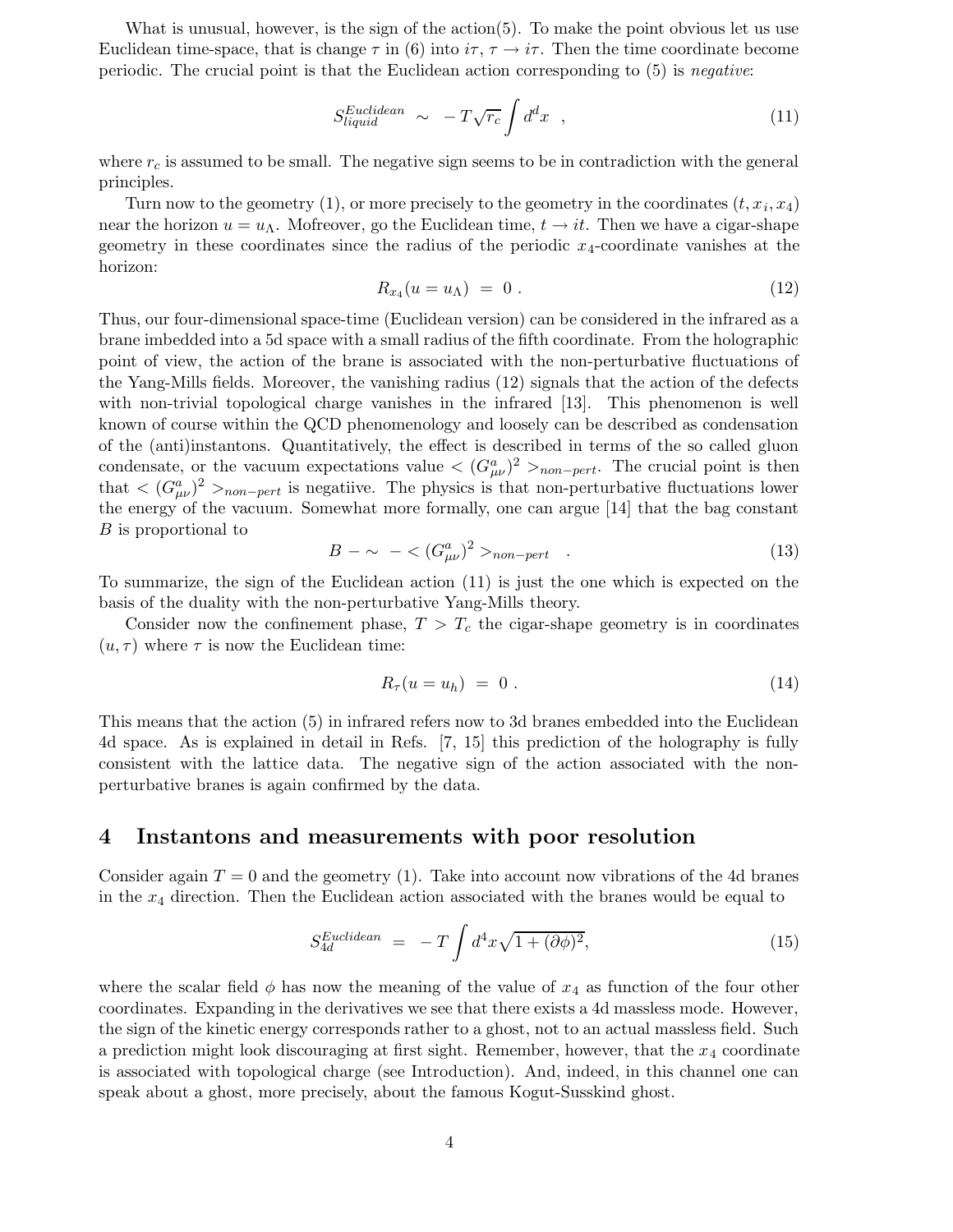To be more systematic, let us recall the reader the basic facts about the topological susceptibility of the Yang-Mills vacuum, for more detail and further references see, e.g., [16]. We begin with an obvious observation

$$
\langle Q_{top}^2 \rangle > 0 , \qquad (16)
$$

where the topological charge,  $Q_{top}$  is defined in (3). Since  $\langle Q_{top} = 0 \rangle$  Eq. (16) can be rewritten as the positivity condition for the topological susceptibility:

$$
\int d^4x < G\tilde{G}(x), G\tilde{G}(0) > 0 \tag{17}
$$

In fact, the condition (17) is far from being trivial since for any  $x \neq 0$  the sign is just opposite:

$$
\langle G\tilde{G}(x), G\tilde{G}(0) \rangle_{exact} \langle 0, x \neq 0. \tag{18}
$$

This is a consequence of the unitarity (and refers to the Euclidean case). In particular, one can check that perturbatively at small  $x$ :

$$
\langle G\tilde{G}(x), G\tilde{G}(0) \rangle_{perturbative} \sim \frac{\alpha_s^2}{x^8} \,, \tag{19}
$$

where  $\alpha_s$  is the Yang-Mills coupling entering the definition of the topological charge. Thus, to satisfy (17) we have to assume that the topological susceptibility contains a local, or singular term of the form:

$$
\langle G\tilde{G}(x), G\tilde{G}(0) \rangle_{local} = \delta^4(x) \Big( \frac{(const)\alpha_s^2}{a^4} + (const)\Lambda_{QCD}^4 \Big) , \qquad (20)
$$

where  $\alpha$  is a cut off, or lattice spacing and the first term in the r.h.s. is to cancel the perturbative contribution (19) while the second term is reproducing the instanton contribution (or, more generally, non-perturbative topological fluctuations).

Turning to the isntantons, we observe

$$
\langle G\tilde{G}(x), G\tilde{G}(0) \rangle_{instantons} > 0 . \qquad (21)
$$

Moreover, as far as we think about the instantons as of objects with the size of order  $\Lambda_{OC}^{-1}$  $_{QCD}$ the correlation length in Eq. (21) is of the same order,  $\Lambda_{OC}^{-1}$  $_{QCD}^{-1}$ . We see, however, that (210 is in contradiction with the unitarity, see Eq. (18). This means that, no matter how far in the infrared region we go tending  $x \to \infty$  instantons cannot dominate the correlator of the densities of the topological charge. One can never neglect perturbative contributions while evaluating the correlator at any finite  $x$  and one can neglect perturbative physics while evaluating the topological susceptibility, or the integral over  $x$ .

Note that if the measurements of the correlator of the topological densities are made with poor resolution then the delta-function  $\delta^4(x)$  is poorly resolved and smeared over finite range of x. Then the "wrong sign" of Eq.  $(21)$  can be observed. If the resolution is improved then the positive contribution is becoming more and more squeezed to a local term. This is just the picture explicitly seen in the lattice simulations [16].

What we learn new from the holography, is that the positive, or ghost-like sign of the correlator of the topological densities is predicted by the duality of the non-perturbative Yang-Mills to the stretched horizon:

$$
\langle G\tilde{G}(x), G\tilde{G}(0) \rangle_{hologyaphy} \sim \frac{1}{x^2} \quad , \tag{22}
$$

where  $1/x^2$  corresponds to the massless ghost exchange. And the prediction is qualitatively confirmed by lattice simulations ad far as the resolution is poor.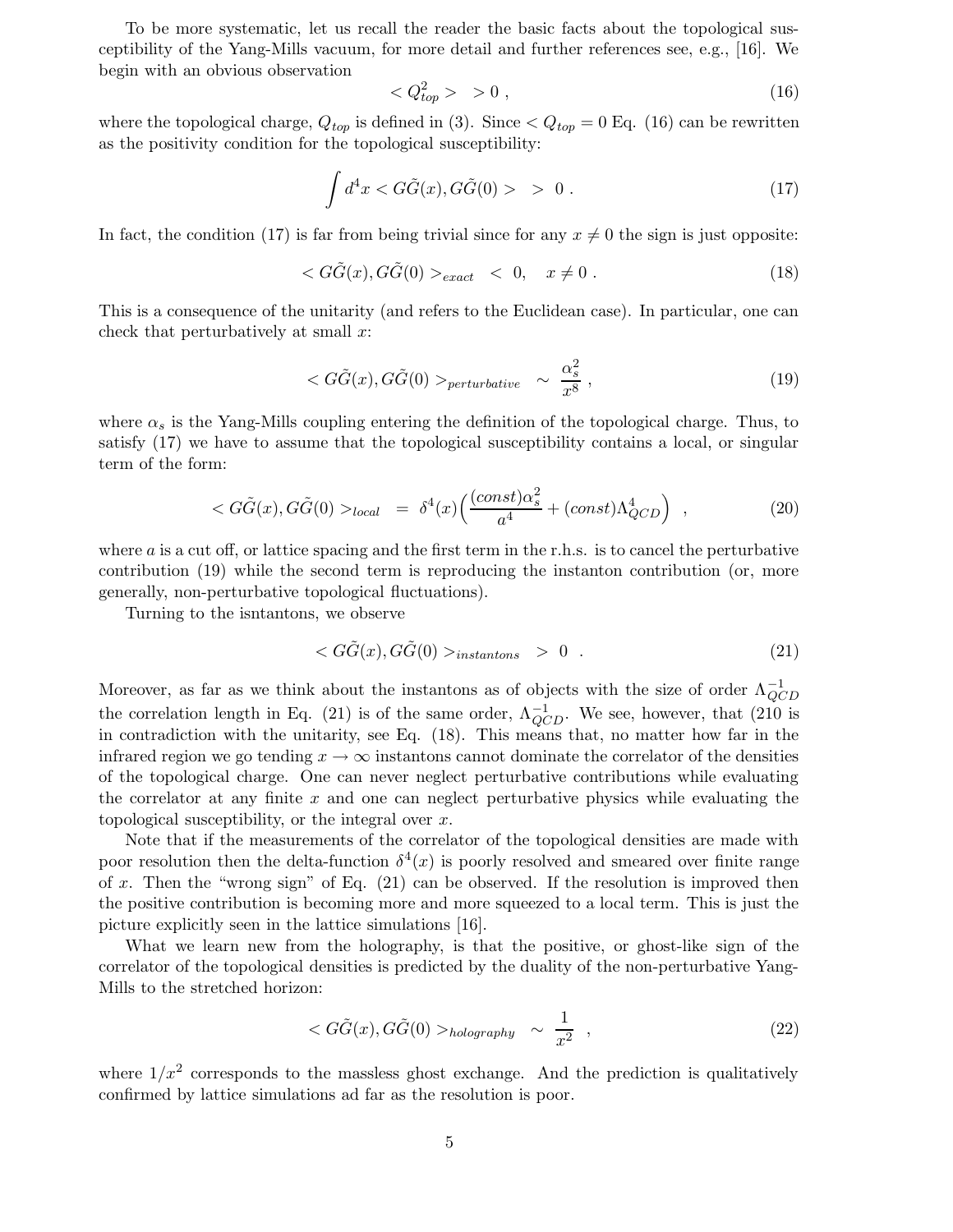# 5 "Euclidean superfluidity"

As the next step, we can consider  $T > T_c$ , or non-perturbative contributions to the gluon plasma. As is explained above we are then dealing in the infrared with 3d branes. Taking into account vibrations of the brane in the (Euclidean) time direction we get for the action of the branes:

$$
S_{3d}^{Euclidean} = -T \int d^3x \sqrt{1 + (\partial_i \phi)^2} , \qquad (23)
$$

where  $\phi$  has now the meaning of the time coordinate as function of the three spatial coordinates. Continuing to the Minkowski space,

$$
S_{3d^{Minkowski}} = +T \int d^3x \sqrt{1 - (\partial_i \phi)^2} . \qquad (24)
$$

Integrating over the time coordinate, to obtain the four dimensional action, we reproduce the action (5) of the exotic liquid living on the horizon. Which is–we believe– is a direct demonstration of the relevance of the holographic models to the non-perturbative Yang-Mills physics.

Expanding Eq (24) in derivatives we find out a massless 3d mode. This time, unlike the  $T = 0$  case considered in the preceding section, the sign of the kinetic energy of the massless mode is physical. The violation of the unitarity is still there, however. Indeed, a simple calculation reveals the superluminal propagation of this mode. This is known to be a common feature of liquids described by the non-linear actions of the type (5), see, e.g., Ref. [17]. Thus, we cannot expect to observe the effects associated with exchange of this mode, unless we have poor resolution.

Usually, three dimensional massless modes might signal superfluidity. In more detail, appearance of the massless mode in the correlator of momentum densities is a criterion of superfluidity:

$$
\int d^3x \exp(iq_i r_i) < T_{0i}(r), T_{0k}(0) > \sim \frac{q_i q_k}{q^2} \tag{25}
$$

To decide whether there arises such a term in the model (5) we turn to the expression for the momentum density in this model:

$$
T_{0i} = \partial_0 \varphi \partial_i \varphi \ . \tag{26}
$$

The value of the time derivative,  $\partial_0\varphi$  is a constant in the equilibrium, see Eq. (equilibrium).

From this observation we conclude that there is a correlator of the momentum densities of the form (25) according to the model (5). However, there is a superluminal signal behind this prediction. In other words, the model (24) is not actually consistent with the unitarity, the same as in the case of the vanishing temperature, see the preceding section. Optimistically, we can expect to observe correlator of the form (25) in measurements with poor resolution. One should look again into a wrong-sign contribution of the local form into the correlator of the momentum densities in the Euclidean space. Such a phenomenon, if observed, could be called "Euclidean superfluidity".

## 6 Acknowledgments

The work of VIZ was partially supported by grants PICS-12- 02-91052, FEBR-11-02-01227- a and by the Federal Special-Purpose Program Cadres of the Russian Ministry of Science and Education.

### References

[1] O. Aharony, S. S. Gubser , J. M. Maldacena, H. Ooguri, Y. Oz, "Large N field theories, string theory and gravity", Phys.Rept. 323 (2000) 183-386, arXiv:hep-th/9905111.